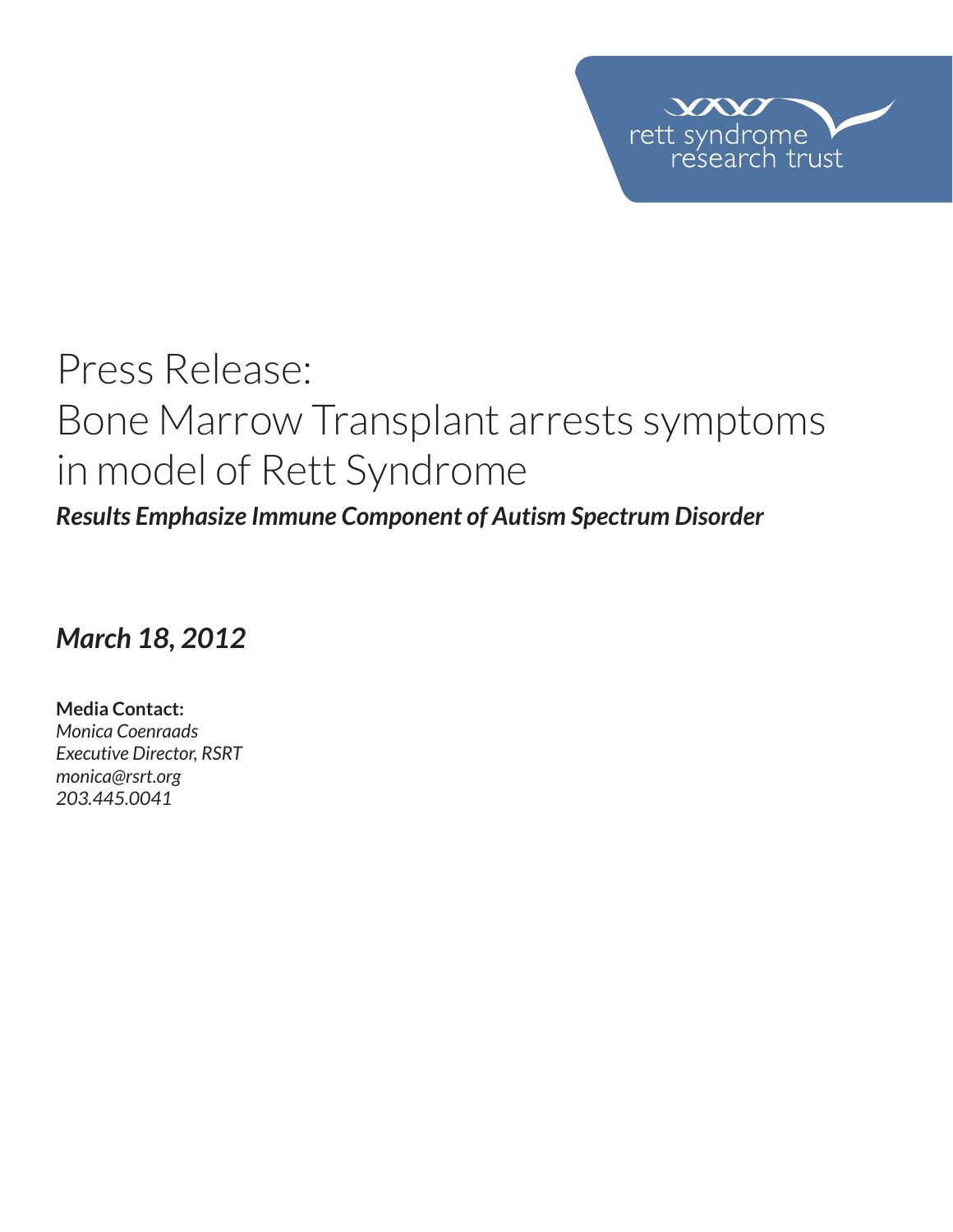## Bone Marrow Transplant arrests symptoms in model of Rett Syndrome

A **paper** published online today in Nature describes the results of using a bone marrow transplant (BMT) to replace faulty immune system cells in models of Rett Syndrome. The procedure arrested many severe symptoms of the childhood disorder, including abnormal breathing and movement, and significantly extended the lifespan of Rett mouse models. Exploring the function of microglia deficient in methyl-CpG binding protein 2 (Mecp2), the protein encoded by the "Rett gene," principal investigator Jonathan Kipnis, Ph.D. and his team at the University of Virginia School of Medicine uncovered a completely novel approach to this devastating neurological syndrome. The work was funded by the Rett Syndrome Research Trust and the Rett Syndrome Research Trust UK.

 $VX$ rett syndrome

earch trust

Rett Syndrome, the most physically disabling of the autism spectrum disorders, is caused by random mutations in the gene MECP2. Predominantly affecting girls, symptoms usually manifest between 6 and 18 months of age, when a frightening regression begins. Children lose acquired language skills and functional hand use; movement deteriorates as other Rett symptoms appear. These may include disordered breathing, Parkinsonian tremors, severe anxiety, seizures, digestive and circulatory problems and a range of autonomic nervous system and orthopedic abnormalities Although most children survive to adulthood, many are wheelchair-bound, rely on feeding tubes, are unable to communicate and require total, lifelong care.

Kipnis was drawn to Rett Syndrome from his perspective as a neuroimmunologist. "What began as intellectual curiosity," he explains, "has become an intense personal commitment to studying the correlation between neurological function and the immune system in Rett Syndrome. The impact of BMT on so many different symptoms has triggered a flood of experiments we are now pursuing at full speed."

The brain is largely comprised of several types of glial cells, which have diverse and complex functions that include sustaining a healthy environment for neuronal growth and maintenance. Microglia are small glial cells that participate in the brain's immune response. One of their roles is to clean up normal cellular debris in the brain through the process of phagocytosis. Kipnis and his team discovered that when microglia lack properly functioning Mecp2, they are unable to perform this crucial duty efficiently. Because microglia are derived from immune progenitor cells, it is possible to replace them via a bone marrow transplant.

First author Noël Derecki and his colleagues began their work with male Rett mouse models, which lack any Mecp2. These Mecp2-null mice mimic the human disorder, with neurological symptoms beginning to appear at about 4 weeks of age and an approximate life expectancy of only 8 weeks. Radiation treatment was administered at 4 weeks, followed by a bone marrow transplant from normal (wild-type) mice. As engraftment – the migration and repopulation of new microglia – took place, the Rett mice began to grow instead of fail. Body and brain sizes approached those of wild-type mice, gait improved and mobility increased significantly. There were no signs of the severe tremors seen in untreated mice. Apneas and other breathing irregularities were markedly diminished. The oldest of these mice is now almost a year. Work with female Rett mouse models at more advanced stages of disease is currently underway.

Gail Mandel, Ph.D., whose Rett research focuses on astrocytes, another type of glial cell impaired by mutations in MECP2, comments, "A fascinating aspect of these findings is the data suggesting that deficits in the engulfing properties of microglia are a crucial aspect of Rett neuropathology. It will now be necessary to develop cellular assays to determine all the ways these immune cells are bolstering neuronal functions and whether they can be therapeutically harnessed." Dr. Mandel is a Senior Scientist at the Vollum Institute and a Professor in the Department of Biochemistry and Molecular Biology in the School of Medicine at Oregon Health & Science University and an Investigator of the Howard Hughes Medical Institute.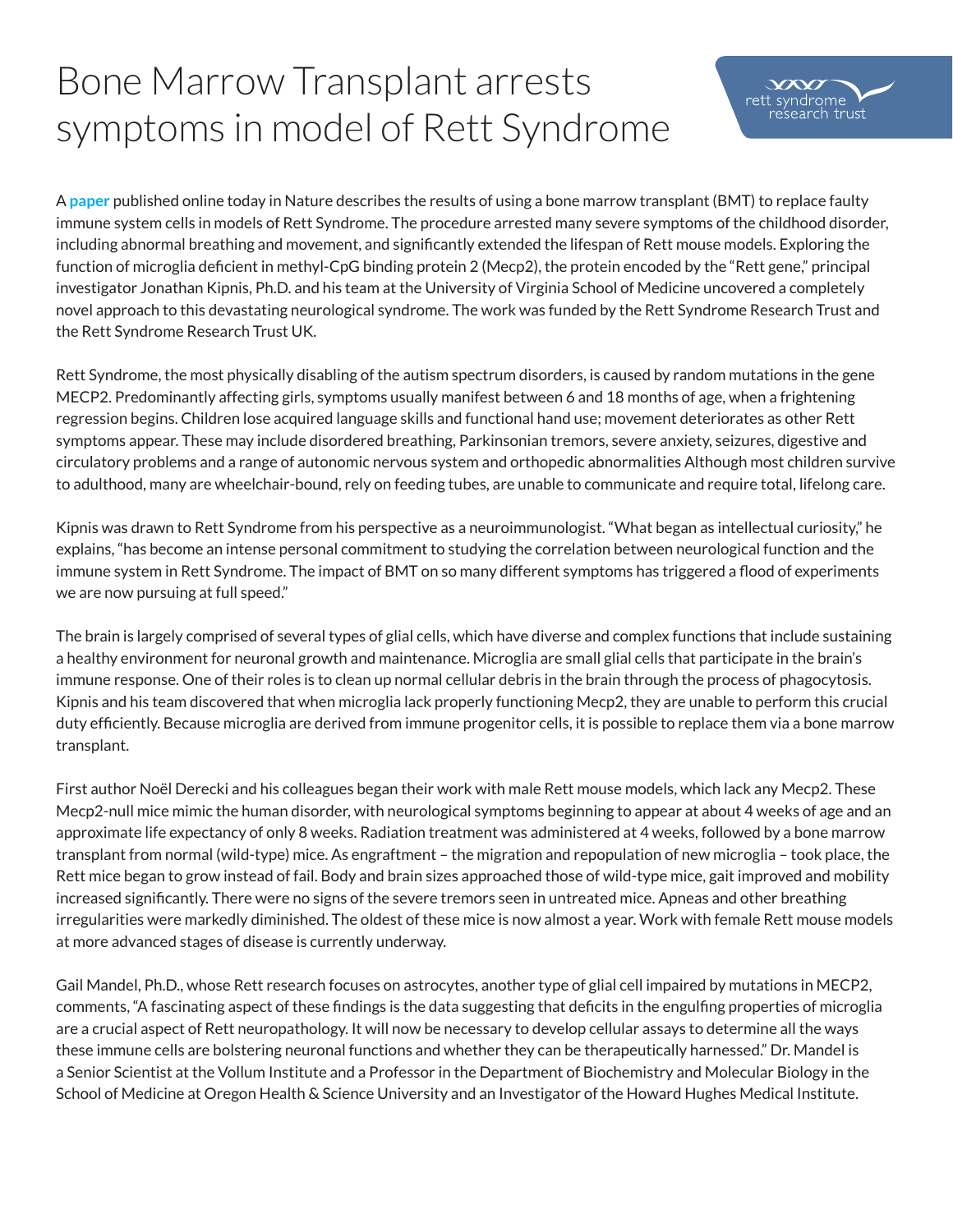## Bone Marrow Transplant arrests symptoms in model of Rett Syndrome

Monica Coenraads, Executive Director of the Rett Syndrome Research Trust added, "I've been in almost daily contact with Dr. Kipnis since he brought his very original proposal to RSRT, and have been amazed to see the development of this brutal disease stopped in its tracks. A question that arises, of course, is whether replacing faulty immune cells with healthy microglia through bone marrow transplant would arrest or ameliorate already existing symptoms in humans. We do know of a case in which a girl with Rett Syndrome who was treated for leukemia gained considerable communication skills after a bone marrow transplant, and was able to converse with her mother for the first time in their lives. RSRT is in the process of exploring bone marrow transplant as a treatment modality, with full awareness of the serious nature of such a trial. In research, we are risk-takers. In clinical application, we are conservative and will be examining this carefully as more information emerges."

Adds Noël Derecki, "Our encouraging results point to how surprisingly tractable this severe disorder proves to be, at least in the lab. We are currently exploring how bone marrow transplantation might affect Rett symptoms once they have become more advanced, and whether there are other effective ways of modulating immune responses and subsequent effects in the central nervous system."

*The paper, authored by Noël C. Derecki, James C. Cronk, Zhenjie Lu, Eric Xu, Stephen B.G. Abbott, Patrice G. Guyenet and Jonathan Kipnis, is entitled Wild type microglia arrest pathology in a mouse model of Rett Syndrome. doi:10.1038/nature10907*